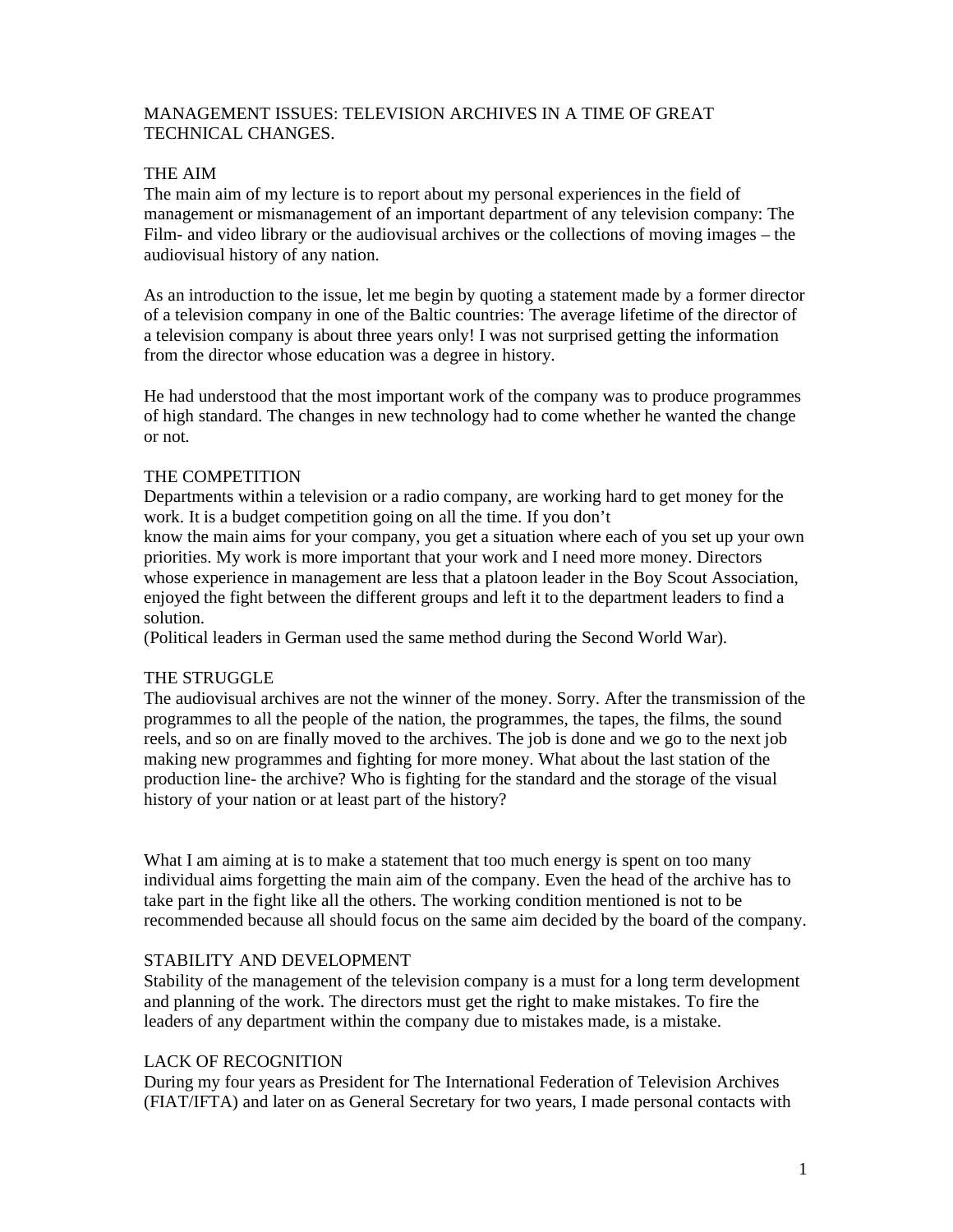Heads of Television archives worldwide. I still recall the main complain about the working conditions for the archives addressed to me personally: The lack of professional recognition of the management within the television company. The work we do is of no importance to those who are responsible for setting up annual budgets and making future planning. No. Even if this negative attitude to the work among media archivists and media librarians is history to many companies due to the new change in technology and policy of digitalization of the transmitted audiovisual collections, you still meet Heads of Televisions who approach you with the same negative attitude: No official recognition yet.

## RETIRED LIBRARIANS- SENIOR WORKERS

Reports made in Norway lately about getting more work done by seniors who have taken an early pension, are negative. Efforts to get assistance from retired workers are met with a negative approach due to lack of an official and positive recognition made by the management of the company You have to make people happy by making official statements contenting the importance of the work. Some have tried to move people from one department to the archives as a kind of final solution: Take it or leave the company. An encouraging and stimulating policy doomed to fail. The policy of getting a job in the archives with no reference to experience or education in the field of audiovisual archives, is doomed to fail and represent a not stimulating policy for those have chosen the work in the archives or for those who by force have to move to any archive to remain working for the company. No.

## A NEW AND POSITIVE APPROACH TO MAKE THE LIFE BETTER FOR TELEVISION ARCHIVES, COLLECTIONS, BANKS AND LIBRARIES.

Let us take a look at some books that might be of interest for those of who intends to make actions for a radical change in management policy.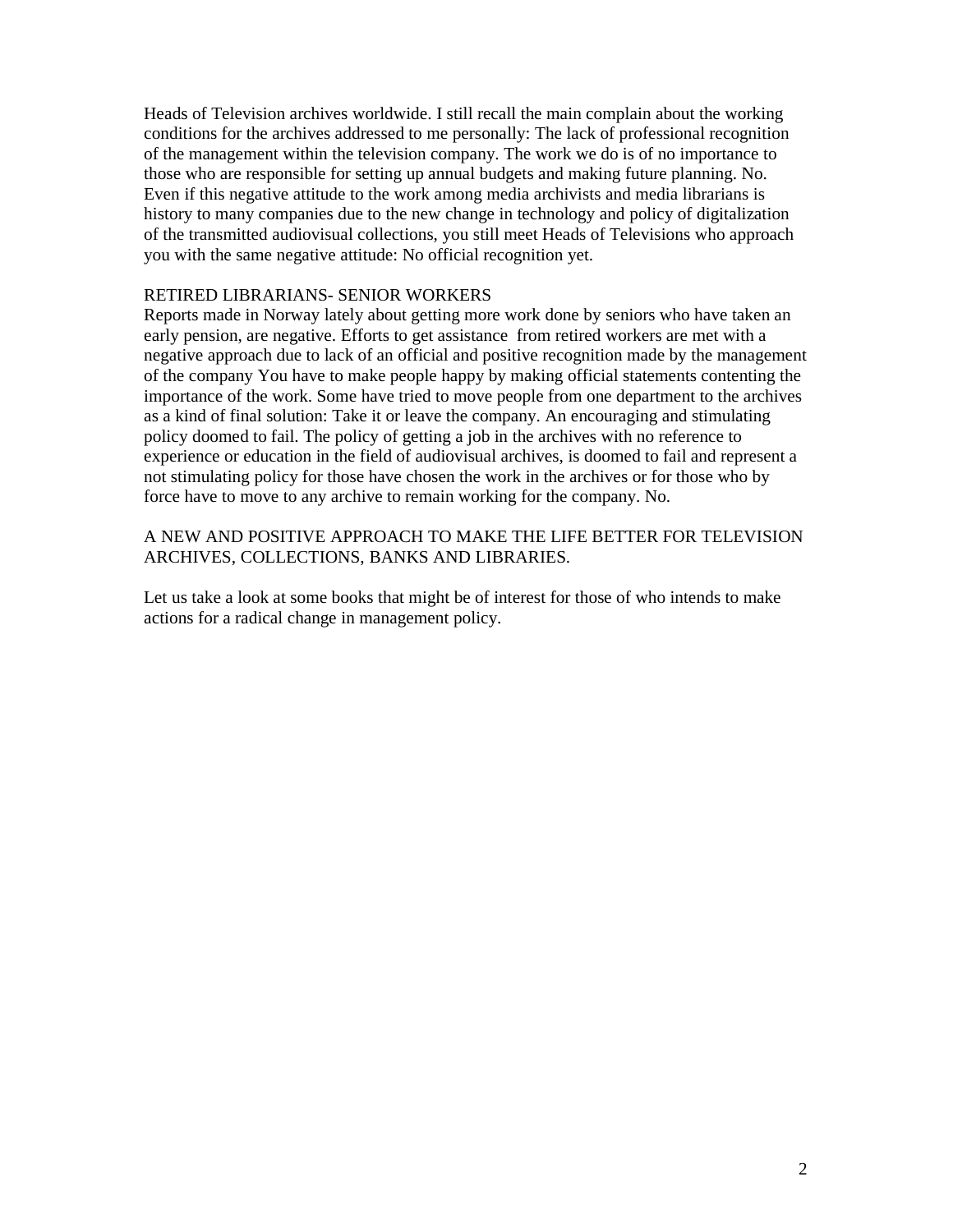

The selection of the four books is made due to the fact that they all have one common goal: To highlight the ability in the human resources to made changes and progress in different fields.

The Swedish filmmaker, Ingmar Bergman, the Swedish businessman, Jan Carlzon, the American professor, Douglas McGregor and the Danish author Karin Møller Rigas do all believe that the work can be done better if the official policy of the company is based on a positive attitude to the workers all over. Television archives or banks do not differ much from any other business.

# TRUST AND RECOGNITION – RECOGNITION AND TRUST Nordea Bank of Oslo, Norway

The book : " Du er noget . Stærke fundamenter skaper dygtige medarbejdere " (Solid grounds are making qualified workers), written by Karin Møller Rigas was presented to me some weeks ago by a representative of the management of a bank in Oslo, Nordea Bank. I had involved myself in a private debate about issues of recruitment of new people in generally presenting my negative opinions about the vast of human resources among pensioners in Norway.

My opinion is that we must make use of knowledge gained during a lifetime in business like: Education, content description of television and radio programmes, libraries and also working with children in kindergartens just to mention some professions. You should have the right to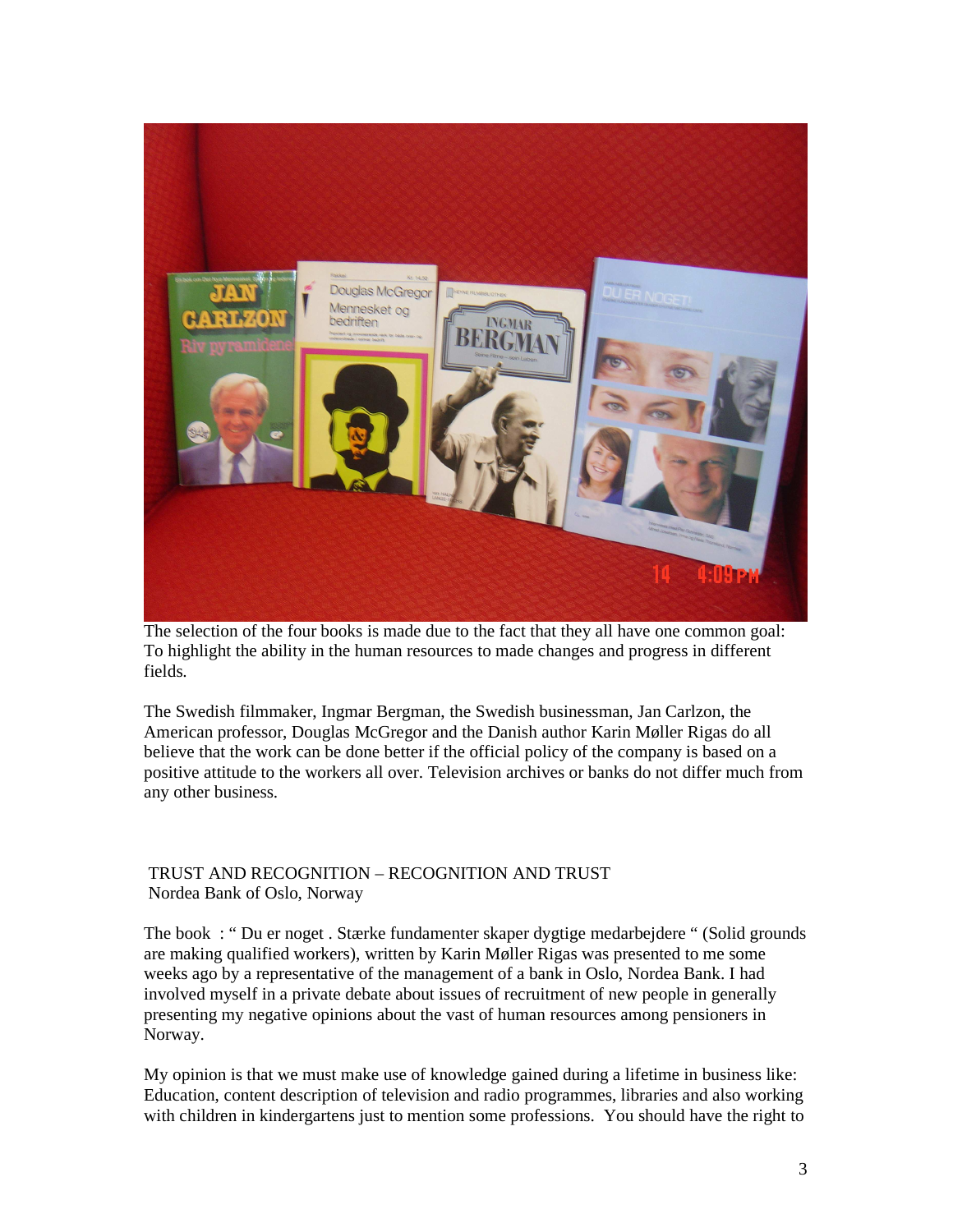make money without any reduction of your pension. It is a political issue and a controversial issue but an important issue for the future standard of any nation. So far, my own opinions.

If you ask professional consultants in the business of administration for advice in how to make your work better and more efficient, the answers might be confusing for you. It all depends on what you want to archive making changes. My presentation is an attempt to present some thoughts that might be possible to test in your organisation. Let me put this way: I believe in a democratic administration where the decisions are delegated to leaders working at the lowest level of your organisation. All four books presented do advocate for this policy of making future or day to day decisions.

What about the new technology within television, movie- and radio business called digitalization? While waiting for the new and promising change in technology what are you doing with the original products stored in your storage after transmission? Is there any contradiction between the introduction of new technology and a positive approach to the work of the radio and television corporations? My answer is: No. Trust and recognition are words to be highlighted. The policy of the management working to make a radical change of the television bank and the production and the transmission of the programmes must not forget to trust people and pay attention to the work done. You have to know those with whom you are working.

#### MEDIA TECHNOLOGY-OLD TAPES AND FILMS-MANAGEMENT POLICY

When a corporation wants to make an active use of new technology often presented to the Directors of the department for technology at the international conferences in Las Vegas, USA, the management is facing an administration problem: How to make the employers supporters of the change? In some cases you do not have any choice at all because the company which made the machines is not making the products any more. 2" tapes might live for generations if you treat the tapes is a correct way. The viewing machines are the problem because you will not find any more in the marked. Sorry. Anyway, a close contact with the media librarians working for you day by day are the main task for the head of the archive. Even if the broadcasting corporation set up task forces to deal with all the introduction of new machines and a new system for cataloguing of the sound and the photos and the moving images, you have to know who is able to adopt himself to changes. It is important to know the qualifications of every media librarian working for you. Nordea Bank has given the task to professional bank employers who know the bank and the official policy of the bank. But the contact must not be limited a one or two so-called personal business talks during the year. I do not believe in formal business talks between the head of the archive and the workers only once a year: A meeting for mutual admiration and respect only. No. The contact with the workers has be a part of the daily job of the head of the archive. The head of the archive must spend a lot of time making evaluations of the quality of the workers to avoid letting somebody begin with tasks too complicated for them. Those who are not qualified for the new tasks must get a new education paid by the company. The policy of firing people is out of date.

## DON'T WORRY – BE HAPPY – RECOGNITION AND PARTIES –HAVE FUN A policy of including

It is important to tell the media librarians if the work is done in a good way. But you have to be honest about the information you give. I want recognition for work done by me. It is more important to continue telling the workers what is good about the work than to focus on the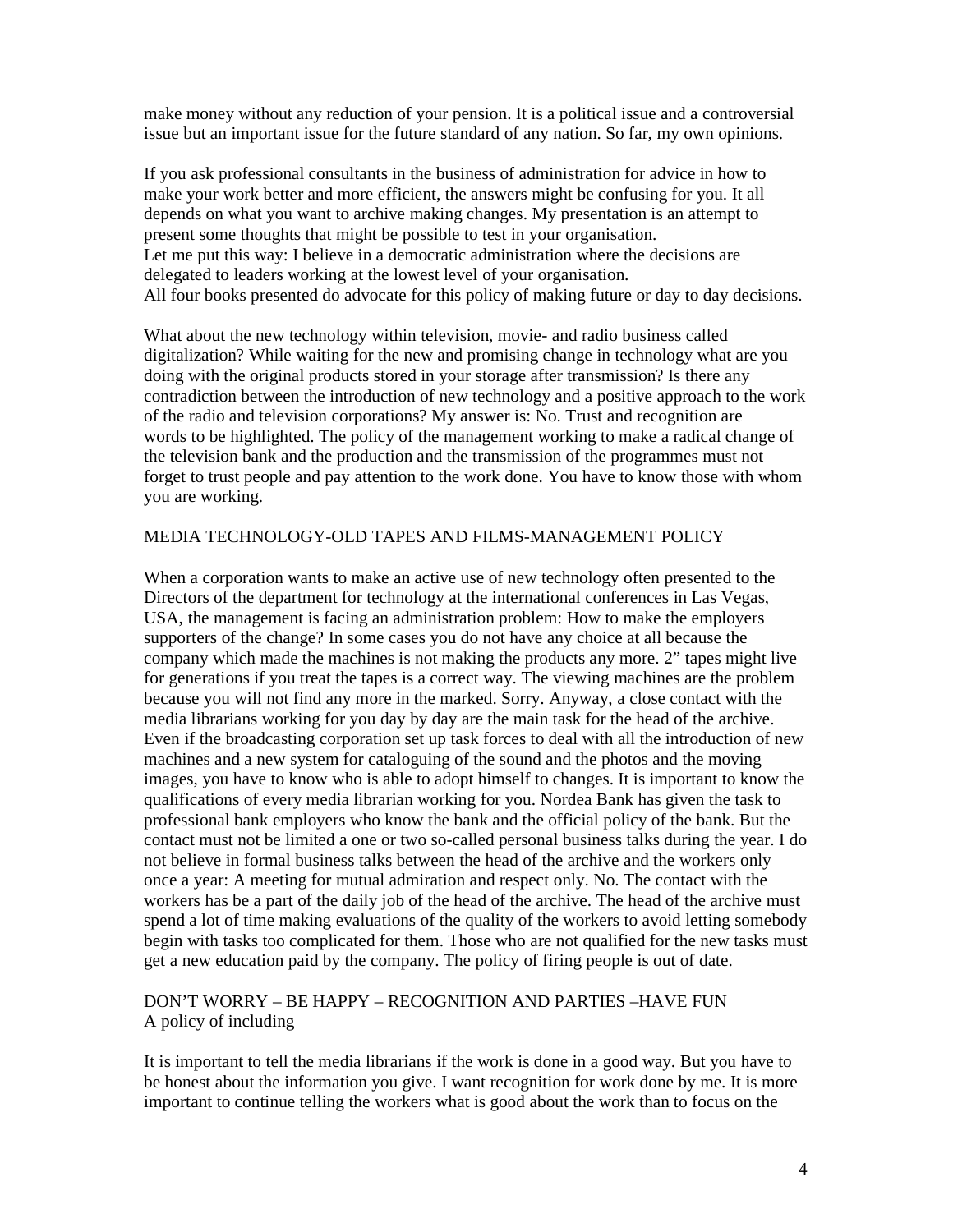negative results. We have to learn from professional sportsmen who make good results. Positive results made by the librarians and the staff of the library have to recognized. Why not celebrate the results by setting up a party for all who did the work? Group solidarity is not done by a weekend seminar or a local conference. We did the work together and we did it well.

## HOW TO PREVENT THE ACTIVE POLICY OF FIRING THE DIRECTORS OF THE BROADCASTING COMPANIES?

Too many directors have been fired in different broadcasting companies in the Baltic countries during the last ten years. I have been active setting up seminars and conferences worldwide. It is easy to work if you know that the director of the company is still in charge when you give your opening speech. Let the directors get permission to make mistakes. We all do it .Without making mistakes, no progress in the business. But you have to learn from the mistake. My advice to the new directors and leaders of departments within the broadcasting companies is:

-Make the workers believe that they all are important for the production

- -The policy of including all the business is a must. We need you all.
- -Make a radical reduction of you own salary and no reduction of the salary of the workers.
- -A close contact with the workers is a must to make an effective use of the qualifications of all workers at different levels of the company.
- -Stop firing heads of departments due to mistakes.

-No more personal headlines in the newspapers about yourself. You spend your limited time talking with your staff and listening to the workers at all levels.

## CONCLUSION AND RECOMMENDATIONS

Trust and recognition between the management and the workers are a must. The leaders must get a better daily contact with those who are working in the archive. Education to face new changes is also a must. New technology will come to the archive all the time whether you like it or not. To make an active reuse of the programmes stored in the archive you have to make sure that correct information is catalogued. A car is not a car but a special car. What about my statement of the reduction of the salary of the director of the company? Is the action a good signal to all of you who are working to make a product and who has the courage to do so? It has been done. The Director of the Norwegian Broadcasting Corporation (NRK), Hans-Tore Bjerkaas did it. A bold decision made by a director who does not see any advantage for himself being interviewed weekly about , his dog, his house or his family. No.

It is important to work close with leaders working on different levels of the corporation to make changes within the company without headlines in the newspapers.

What about the old tapes, the films, sound reels? My answer is: Keep the original tapes as long as you can after having digitalized the tapes as safety copies and forward all the tapes to the national archive for eternal storage. See to it that the machines for viewing the tapes are moved to the national archive in due time. Don't forget to send a copy of your catalogue too.

Finally: Don't worry – be happy and take care of all who are working in the archive. Good luck and thank you for your attention.